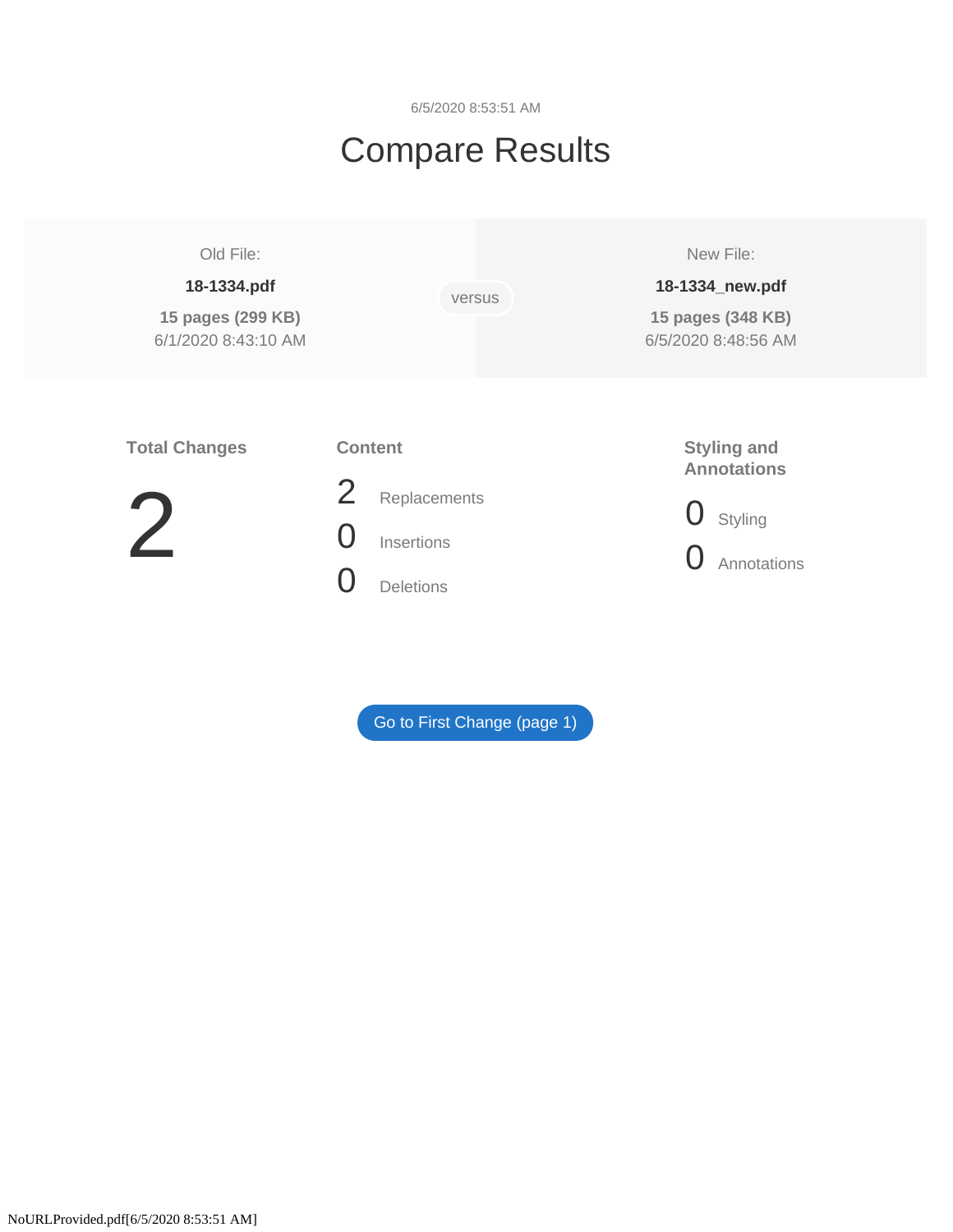<span id="page-1-0"></span>the people of Puerto Rico for approval. *Id.*, at 223.

 stitutional convention approved the modified Constitution. In 1952, "both Puerto Rico and the United States ratified Puerto Rico's Constitution." *Sánchez Valle*, 579 U. S., at \_\_\_ (BREYER, J., dissenting) (slip op., at 8). The people of Puerto Rico first approved the draft Constitution in a referendum. Congress then approved the draft Constitution with modifications, noting the caveat that it "shall become effective" only when Puerto Rico "declare[s] in a formal resolution its acceptance." 66 Stat. 327–328. Finally, the con-Thus, although the terms of the compact provided for Congress' approval, "when such constitution did go into effect pursuant to the resolution of approval by the Congress, it became what the Congress called it, a 'constitution' under which the people of Puerto Rico organized a government of their own adoption." *Figueroa* v. *Puerto Rico*, 232 F. 2d 615, 620 (CA1 1956) (citation omitted). "The Commonwealth's power, the [Puerto Rico] Constitution proclaims, 'emanates from the people and shall be exercised in accordance with their will, within the terms of the compact agreed upon between the people of Puerto Rico and the United States.'" *Sánchez Valle*, 579 U. S., at <u>equal</u> (slip op., at 4).

With the passage of Public Law 600 and the adoption and recognition of the Puerto Rico Constitution, "the United States and Puerto Rico . . . forged a unique political relationship, built on the island's evolution into a constitutional democracy exercising local self-rule." *Id.*, at \_\_\_ (slip op., at 2); cf. *Calero-Toledo*, 416 U. S., at 672 (noting with approval the view that, after Public Law 600, Puerto Rico became "a political entity created by the act and with the consent of the people of Puerto Rico and joined in union with the United States of America under the terms of the compact" (quoting *Mora* v. *Mejias*, 206 F. 2d 377, 387 (CA1 1953))).

Of critical import here, the Federal Government "relinquished its control over [Puerto Rico's] local affairs[,]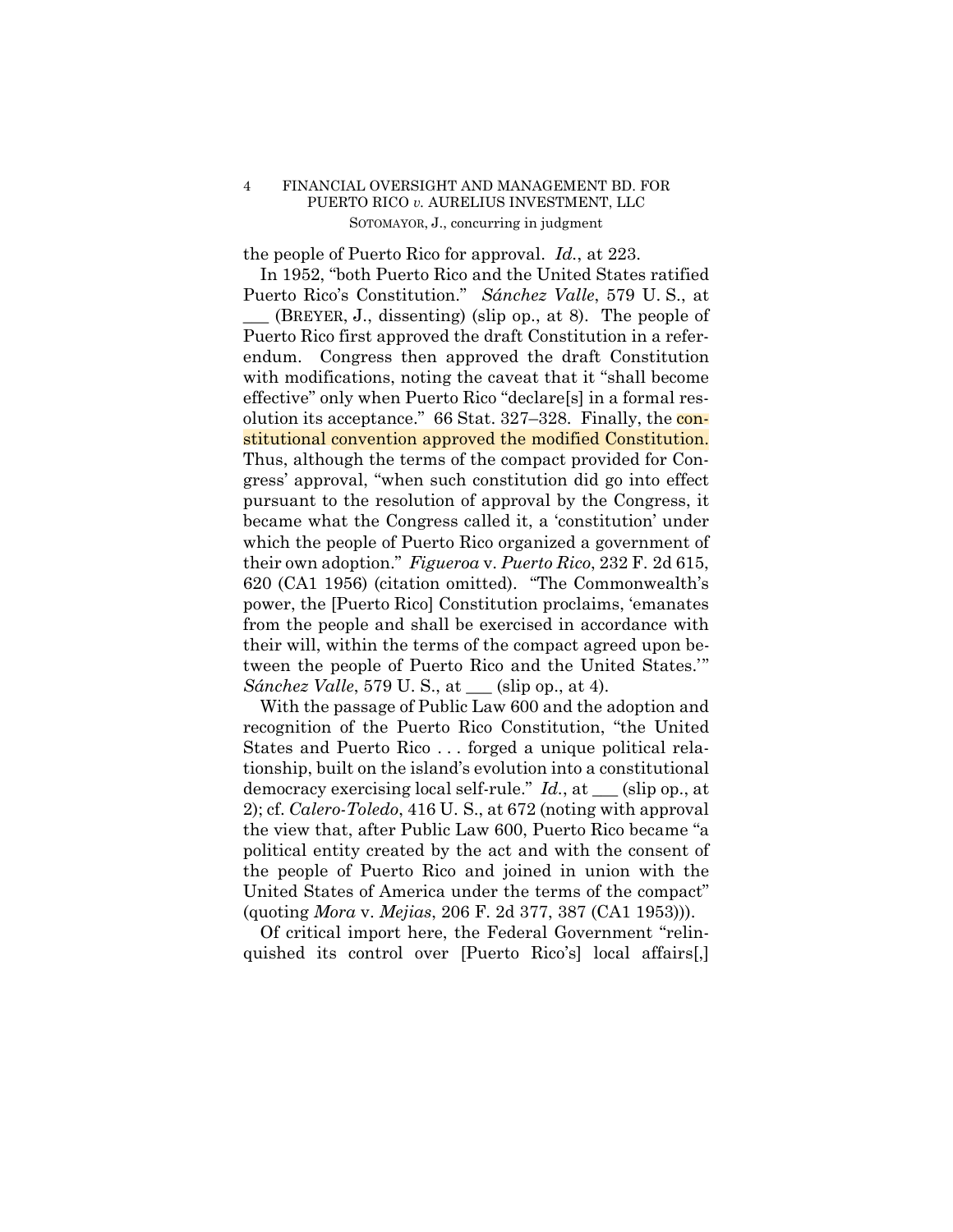Constitution."'" *Rodriguez* v. *Popular Democratic Party*, grant[ing] Puerto Rico a measure of autonomy comparable to that possessed by the States." *Examining Bd. of Engineers*, *Architects and Surveyors* v. *Flores de Otero*, 426 U. S. 572, 597 (1976). Indeed, the very "purpose of Congress in the 1950 and 1952 legislation was to accord Puerto Rico the degree of autonomy and independence normally associated with States of the Union." *Id.*, at 594; see also S. Rep. No. 1779, 81st Cong., 2d Sess., 2 (1950) (Public Law 600 was "designed to complete the full measure of local self-government in" Puerto Rico); H. R. Rep. No. 2275, 81st Cong., 2d Sess., 6 (1950) (Public Law 600 was a "reaffirmation by the Congress of the self-government principle").<sup>1</sup> The upshot is that "Puerto Rico, like a State, is an autonomous political entity, '"sovereign over matters not ruled by the [Federal] 457 U. S. 1, 8 (1982) (quoting *Calero-Toledo*, 416 U. S., at 673). And only by holding out that guarantee to the United Nations has the Federal Government been able to disclaim certain continuing obligations it previously owed with respect to Puerto Rico under the United Nations Charter. See *infra*, at 11–12.

# B

In the decades that followed, Puerto Rico underwent further changes as a Commonwealth. For many years, the island experienced dynamic growth, increasing its gross national product more than fourfold from 1950 to 1971. Cheatham, Council on Foreign Relations, Puerto Rico: A U. S. Territory in Crisis (Feb. 13, 2020). In 1976, after the

<sup>&</sup>lt;sup>1</sup>To be sure, Public Law 600 reserved certain limited powers to Congress (some of which were soon repealed). See *ante*, at 12–13. But those narrow reservations of federal control did not purport to diminish the full measure of territorial self-governance conferred upon the people of Puerto Rico through Public Law 600 and the Puerto Rico Constitution. See 39 Stat. 953; 64 Stat. 319–320.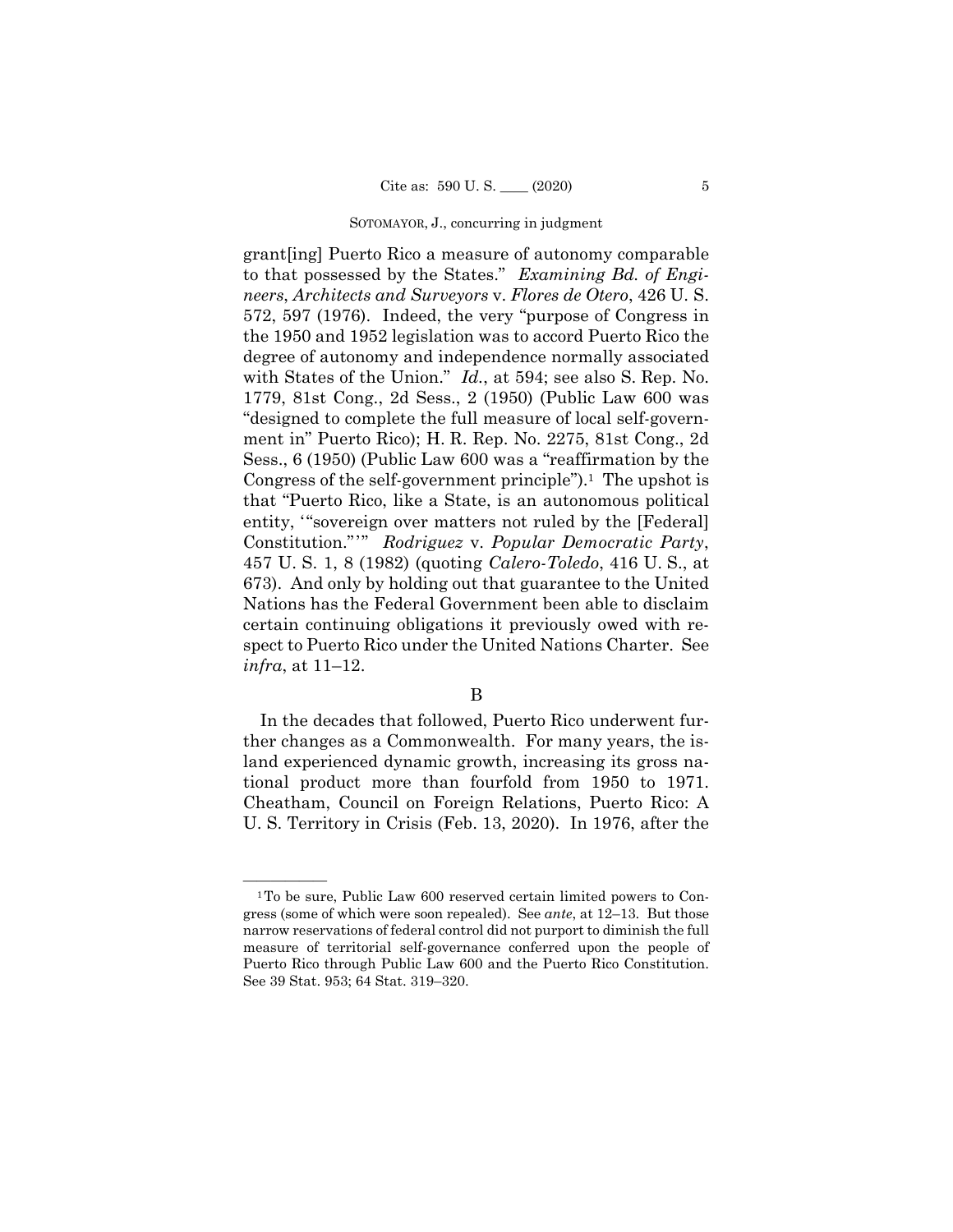revised Federal Tax Code conferred preferential tax treatment on productive industries in Puerto Rico, Puerto Rico developed robust pharmaceutical and manufacturing sectors. Issacharoff, Bursak, Rennie, & Webley, What Is Puerto Rico? 94 Ind. L. J. 1, 27 (2019).

Eventually, however, the island and its people confronted several economic setbacks. Congress repealed Puerto Rico's favorable tax credits, and manufacturing growth deflated, precipitating a prolonged recession. Steady outmigration correlated with persistently high unemployment rates greater than 8 percent. Dept. of Labor, Bureau of Labor Statistics, Databases, Tables & Calculators by Subject (May 28, 2020). Deprived of its primary sources of income, the Commonwealth began borrowing heavily. The island's outstanding debts rose to approximately \$70 billion, a sum greater than its annual economic output. Puerto Rico's credit ratings were downgraded to junk levels, D. Austin, Congressional Research Service, Puerto Rico's Current Fiscal Challenges 4, 13 (June 3, 2016), rendering borrowing practically impossible. Without any realistic ability to set its finances on the right course, the island declared bankruptcy in 2016.

Months later, Hurricane Maria made landfall, causing immense devastation and a humanitarian emergency the likes of which had not been seen in over a century. The island suffered thousands of casualties and an estimated \$90 billion in damages. Most recently, significant earthquakes have further rattled an already shaken population and economy still recovering from the impact of Hurricane Maria. Robles, Months After Puerto Rico Earthquakes, Thousands Are Still Living Outside, N. Y. Times, Mar. 1, 2020.

 $\mathcal{C}$ 

Congress passed the Puerto Rico Oversight, Management, and Economic Stability Act (PROMESA), 130 Stat.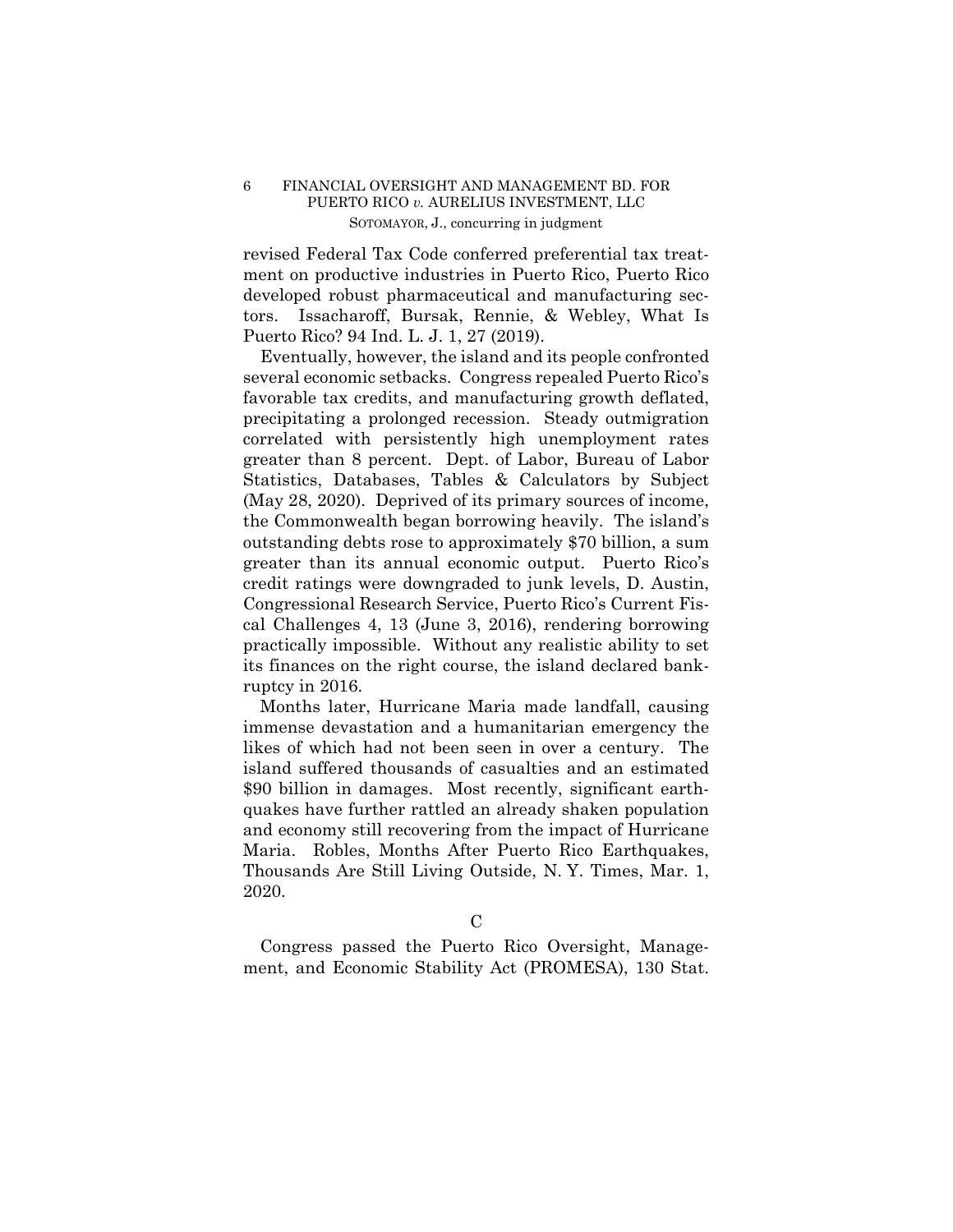549, 48 U. S. C. §2101 *et seq.*, in the midst of Puerto Rico's dramatic reversal of fortune, with the aim of mitigating the island's "severe economic decline," see 48 U. S. C.  $§2194(m)(1)$ . To that end, the statute establishes a Financial Oversight and Management Board to oversee the island's finances and restructure its debts. See *ante*, at 3–4; Issacharoff, 94 Ind. L. J., at 30–31.

The Board's decisions have affected the island's entire population, particularly many of its most vulnerable citizens. The Board has ordered pensions to be reduced by as much as 8.5 percent, a measure that threatens the sole source of income for thousands of Puerto Rico's poor and elderly. Walsh & Russell, \$129 Billion Puerto Rico Bankruptcy Plan Could Be Model for States, N. Y. Times, Sept. 29, 2019. Other proposed cuts take aim at already depleted healthcare and educational services. It is under the yoke of such austerity measures that the island's 3.2 million citizens now chafe.

PROMESA does not provide for the appointment of Board members according to the straightforward methods set out in the Appointments Clause. U. S. Const., Art. II, §2, cl. 2 (requiring principal "Officers of the United States" to be nominated by the President, with Senate advice and consent). Instead, the statute prescribes a labyrinthine procedure by which the Speaker of the House, majority leader of the Senate, minority leader of the House, and minority leader of the Senate each submit to the President separate lists with any number of candidates; and the President, in turn, selects individuals from each of those lists, plus an individual in his sole discretion. See §101(e), 130 Stat. 554– 555.2 With only one exception, then, the President is not

 of one Category A member, one Category B member, two Category C <sup>2</sup> Specifically, PROMESA provides that "[t]he Board shall be comprised members, one Category D member, one Category E member, and one Category F member." §101(e)(1)(B), 130 Stat. 554. The Speaker of the House submits "separate, non-overlapping list[s]" for the Category A and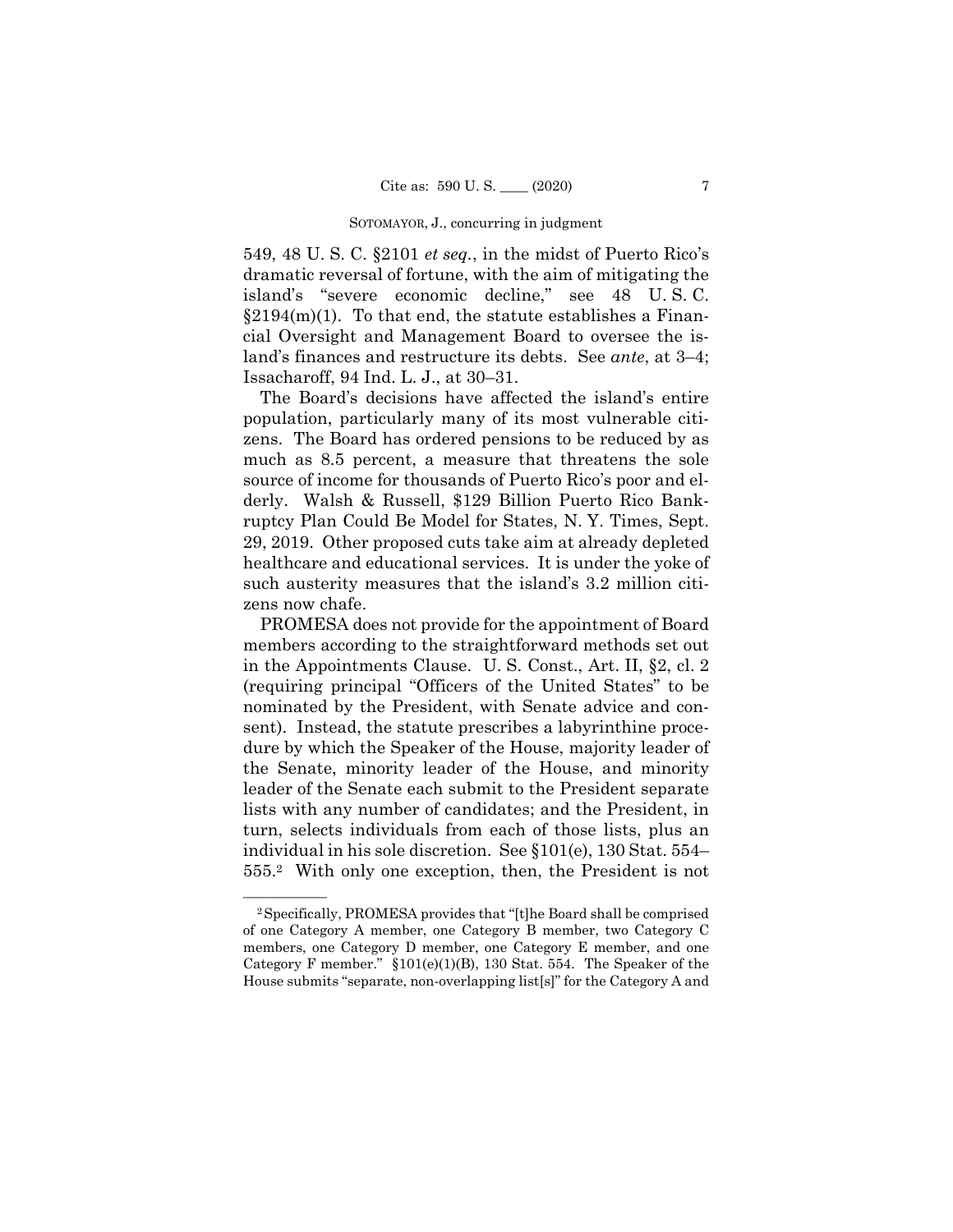"singly and absolutely" responsible for any members of the Board. The Federalist No. 77, p. 461 (C. Rossiter ed. 1961) (A. Hamilton) (Appointments Clause ensures that "[t]he blame of a bad nomination . . . fall[s] upon the President singly and absolutely"). And with no exceptions, the Senate fails to advise or consent to the President's selections.

Despite the Board's wide-ranging, veto-free authority over Puerto Rico, the solitary role PROMESA contemplates for Puerto Rican-selected officials is this: The Governor of Puerto Rico sits as an ex officio Board member without any voting rights. §101(e)(3), 130 Stat. 555. No individual within Puerto Rico's government plays any part in determining which seven members now decide matters critical to the island's financial fate.

# II

A

In concluding that the Board members are territorial officers not subject to the strictures of the Appointment Clause, the Court does not meaningfully address Puerto Rico's history or status. Nor need it, as the parties do not discuss the potential consequences that Congress' recognition of complete self-government decades ago may have on the Appointments Clause analysis. But in my view, however one distinguishes territorial officers from federal officers (whether under the Court's "primarily local" test, *ante*, at 14, or some other standard), the longstanding compact between the Federal Government and Puerto Rico raises

——————

Category B members, the majority leader for the Senate submits a list for the two Category C members, the majority leader of the House submits a list for the Category D member, and the minority leader of the Senate submits a list for the Category E member. §101(e)(2)(A), *id.*, at 554–555. Finally, "the Category F member may be selected in the President's sole discretion." §101(e)(2)(A)(vi), *id.*, at 555. Many other conditions apply to the lists submitted and the individuals who may appear on them. See generally  $\S$ [101(e)–(f), *id.*, at 554–556.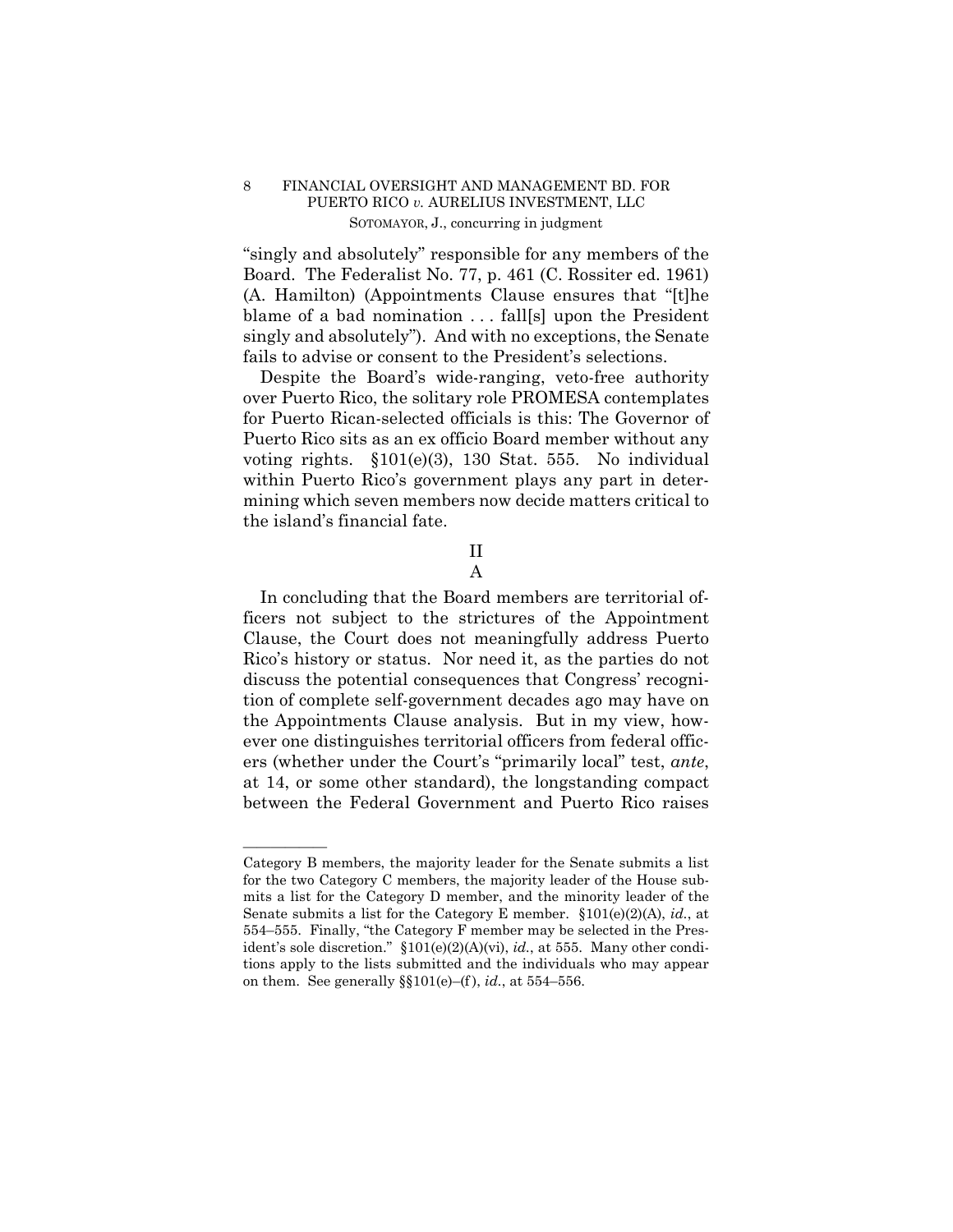grave doubts as to whether the Board members are territorial officers not subject to the Appointments Clause. When Puerto Rico and Congress entered into a compact and ratified a constitution of Puerto Rico's adoption, Congress explicitly left the authority to choose Puerto Rico's governmental officers to the people of Puerto Rico. That turn of events seems to give to Puerto Rico, through a voluntary concession by the Federal Government, the exclusive right to establish Puerto Rico's own territorial officers.

 §2); see also *Torres* v. *Puerto Rico*, 442 U. S. 465, 470 (1979). No less than the bedrock principles of government upon which this Nation was founded ground this proposition. When the Framers resolved to build this Nation on a republican form of government, they understood that the American people would have the authority to select their own governmental officers. See, *e.g.*, The Federalist No. 39, at 251 (J. Madison) ("[W]e may define a republic to be . . . a government which derives all its powers directly or indirectly from the great body of the people"); A. Amar, America's Constitution: A Biography 278–279 (2005) ("[T]he general understanding of republicanism across America" at the founding embraced a concept of government "in which 'the people are sovereign'; in which 'the people are consequently the fountain of all power'; in which 'all authority should flow from the people'"). Core to the 1950s "compact" between the Federal Government and Puerto Rico was that Puerto Rico's eventual constitution "shall provide a republican form of government." §2, 64 Stat. 319 (codified in 48 U. S. C. §731c). Thus, "resonant of American founding principles," the Puerto Rico Constitution set forth a tripartite government "'republican in form' and 'subordinate to the sovereignty of the people of Puerto Rico.'" *Sánchez Valle*,  $579 \text{ U.S., at }$  (slip op., at 4) (quoting P. R. Const., Art. I, "[T]he distinguishing feature" of such "republican form of government," this Court has recognized over and again, "is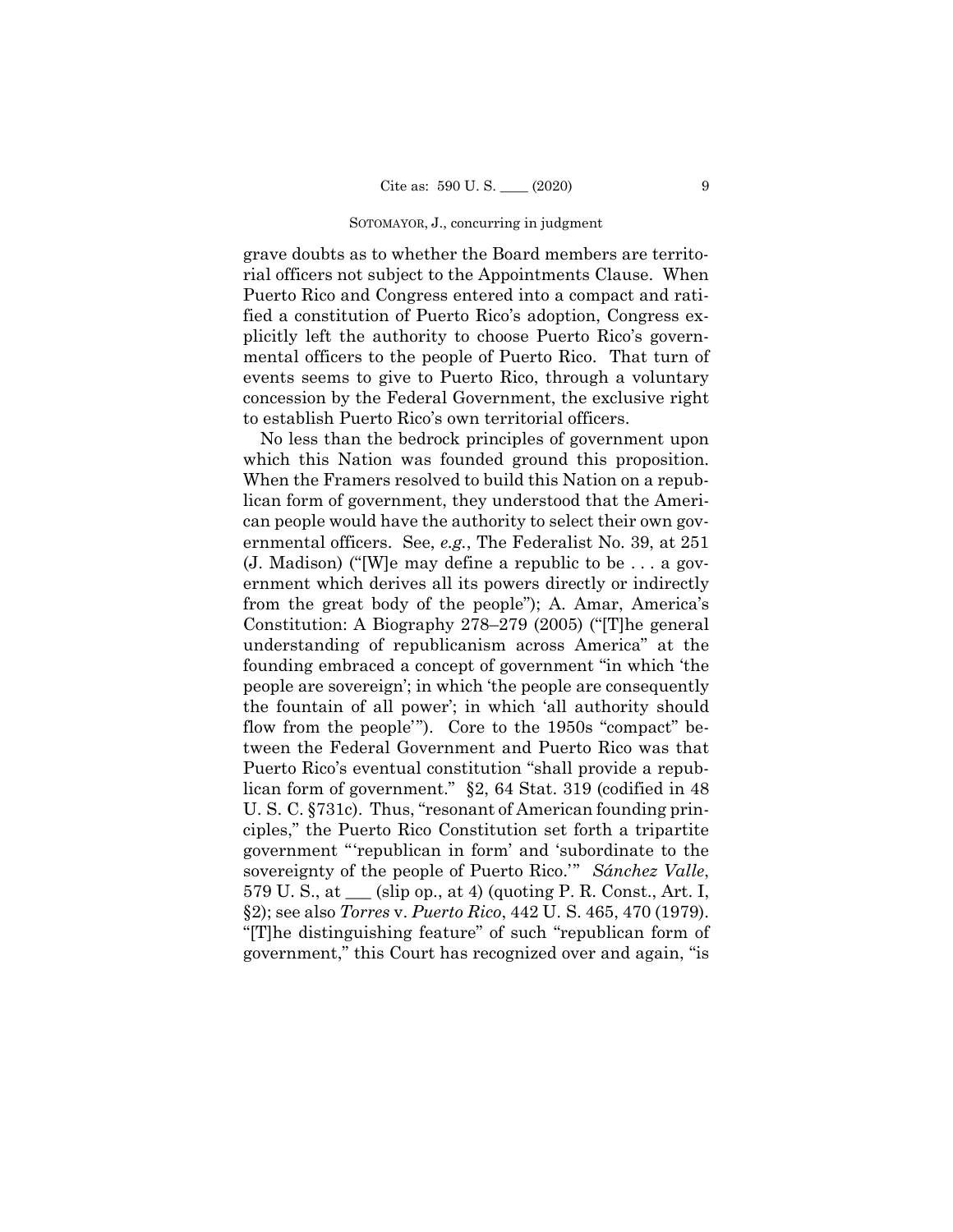the right of the people to choose their own officers for governmental administration, and pass their own laws in virtue of the legislative power reposed in representative bodies, whose legitimate acts may be said to be those of the people themselves." *In re Duncan*, 139 U. S. 449, 461 (1891) (discussing the republican governments of the States); see also *Pacific States Telephone & Telegraph Co.* v. *Oregon*, 223 U. S. 118, 149 (1912) (same).

Thus, whatever authority the Federal Government exercised to select territorial officers for Puerto Rico before Congress recognized Puerto Rico's republican form of government, the authority "to choose [Puerto Rico's] own officers for governmental administration" now seems to belong to the people of Puerto Rico. *Duncan*, 139 U. S., at 461. Indeed, however directly responsible the Federal Government was for Puerto Rico's local affairs before Public Law 600, those matters might be said to "now procee[d]" in the first instance "from the Puerto Rico Constitution as 'ordain[ed] and establish[ed]' by 'the people.'" Cf. *Sánchez Valle*, 579 U. S., at \_\_\_ (slip op., at 15) (quoting P. R. Const., Preamble) (acknowledging "that the Commonwealth's power to enact and enforce criminal law now proceeds . . . from the Puerto Rico Constitution," "mak[ing] the Puerto Rican populace . . . the most immediate source of such authority").

The developments of the early 1950s were not merely symbolic either; this Court has recognized that the paradigm shift in relations between Puerto Rico and the Federal Government carried legal consequences. In *Calero-Toledo*, for instance, this Court held that the "enactments of the Commonwealth of Puerto Rico" were " 'State statute[s]' " within the meaning of a federal law requiring a three-judge court panel to consider any action seeking to enjoin a "'State statute.'" 416 U. S., at 675–676. The Court reasoned that Puerto Rico was entitled to similar treatment as the States under the federal law, due to "significant changes in Puerto Rico's governmental structure" in the early 1950s. See *id.*,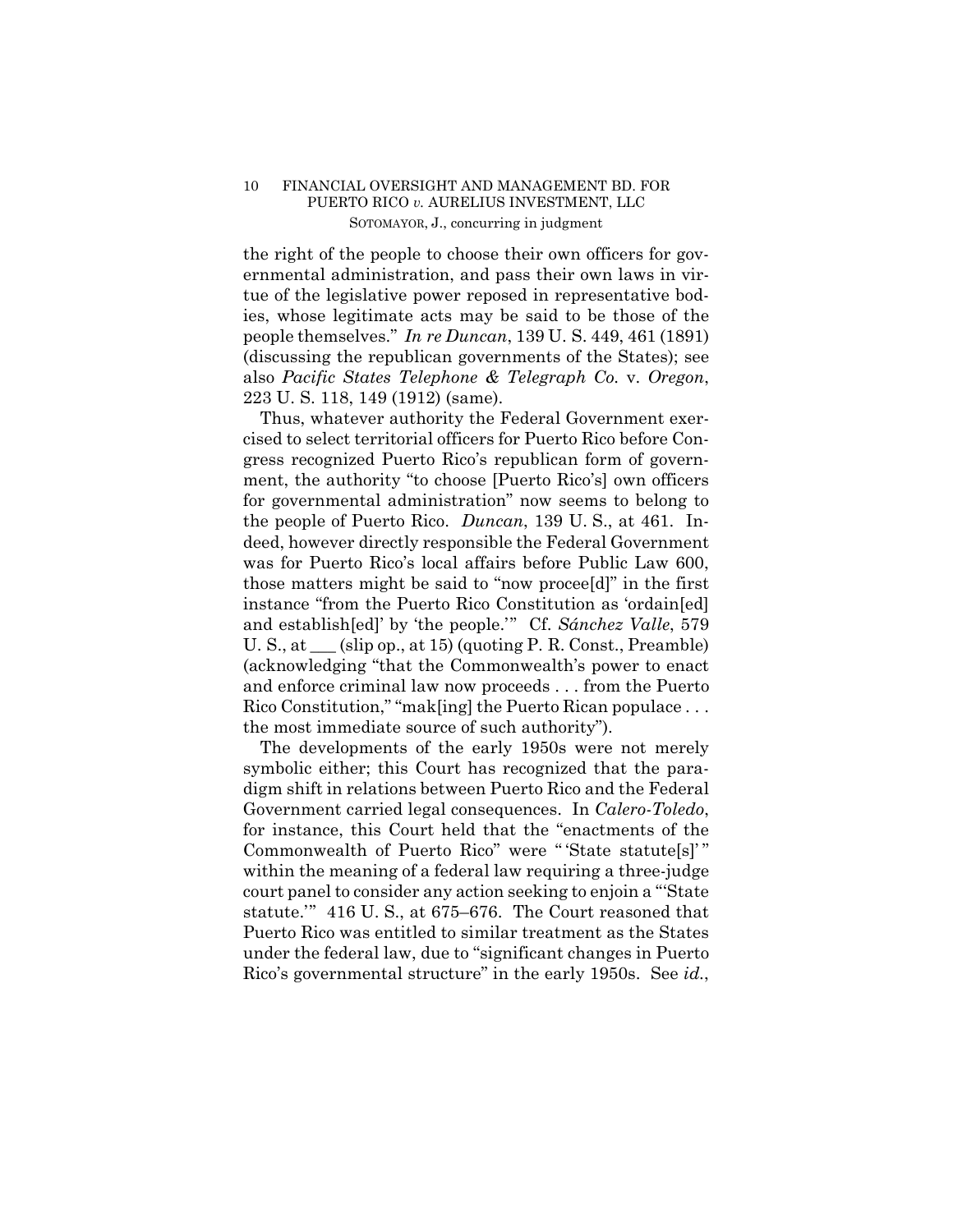at 670–674. For similar reasons, this Court has recognized on multiple other occasions that Puerto Rico is akin to a State in key respects. See, *e.g.*, *Flores de Otero*, 426 U. S., at 597 (Congress granted Puerto Rico "a measure of autonomy comparable to that possessed by the States"); *Rodriguez*, 457 U. S., at 8 ("Puerto Rico, like a state, is an autonomous political entity"); see also *Sánchez Valle*, 579 U. S., at \_\_\_ (BREYER, J., dissenting) (slip op., at 3) ("[T]he parallels between admission of new States and the creation of the Commonwealth [of Puerto Rico] are significant").

The compact also had international ramifications, as the Federal Government repeatedly represented at the time. Shortly after the ratification and approval of the Puerto Rico Constitution, federal officials certified to the United Nations that, for Puerto Rico, the United States no longer needed to comply with certain reporting obligations under the United Nations Charter regarding territories "whose peoples have not yet attained a full measure of self-government." Charter of the United Nations, 59 Stat. 1048, Art. 73, June 26, 1945, T. S. No. 993 (U. N. Charter). According to federal officials, that was because the people of Puerto Rico now had "complete autonomy in internal economic matters and in cultural and social affairs under a Constitution adopted by them and approved by the Congress." Memorandum by the Government of the United States of America Concerning the Cessation of Transmission of Information Under Article 73(e) of the Charter With Regard to the Commonwealth of Puerto Rico, in A. Fernós-Isern, Original Intent in the Constitution of Puerto Rico 153 (2d ed. 2002). To the extent federal law had previously "directed or authorized interference with matters of local government by the Federal Government," federal officials elaborated, "[t]hose laws . . . ha[d] been repealed." *Ibid.*; see also *ibid.* ("Congress has agreed that Puerto Rico shall have, under [the Puerto Rico] Constitution, freedom from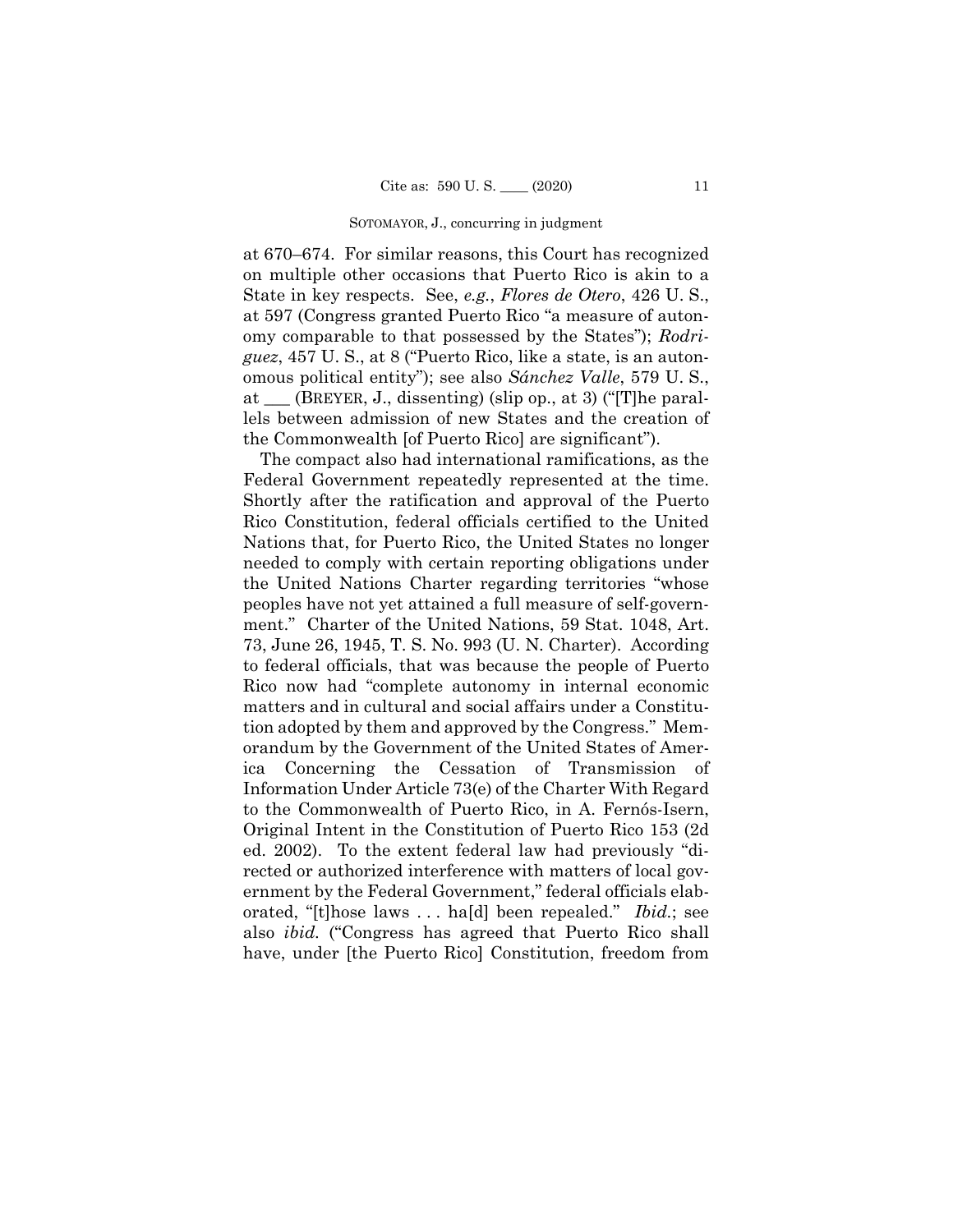control or interference by the Congress in respect of internal government and administration").

Based on those explicit representations, the United Nations General Assembly declared that the people of Puerto Rico "ha[d] been invested with attributes of political sovereignty which clearly identify the status of self-government attained . . . as that of an autonomous political entity." G. A. Res. 748, U. N. GAOR, 8th Sess., Supp. No. 17, U. N. Doc. A/2630 (Nov. 27, 1953). And consistent with that declaration, the Federal Government promptly stopped complying with the Charter's reporting obligations with respect to Puerto Rico (and has never since recommenced). Thus, in the eyes of the international community looking in, as well as of the Federal Government looking out, Puerto Rico has long enjoyed autonomous reign over its internal affairs. Indeed, were the Federal Government's representations to the United Nations merely aspirational, the United States' compliance with its international legal obligations would be in substantial doubt. See Lawson & Sloane, The Constitutionality of Decolonization by Associated Statehood: Puerto Rico's Legal Status Reconsidered, 50 Boston College L. Rev. 1123, 1127 (2009) (arguing that if Puerto Rico remains "just another territory subject to Congress' plenary power under the Territories Clause," "the United States . . . is in violation of its international legal obligations vis-à-vis Puerto Rico").

There can be little question, then, that the compact altered the relationship between the Federal Government and Puerto Rico. At a minimum, the post-compact developments, including this Court's precedents, indicate that Congress placed in the hands of the Puerto Rican people the authority to establish their own government, replete with officers of their own choosing, and that this grant of selfgovernment was not an empty promise. That history prompts serious questions as to whether the Board members may be territorial officers of Puerto Rico when they are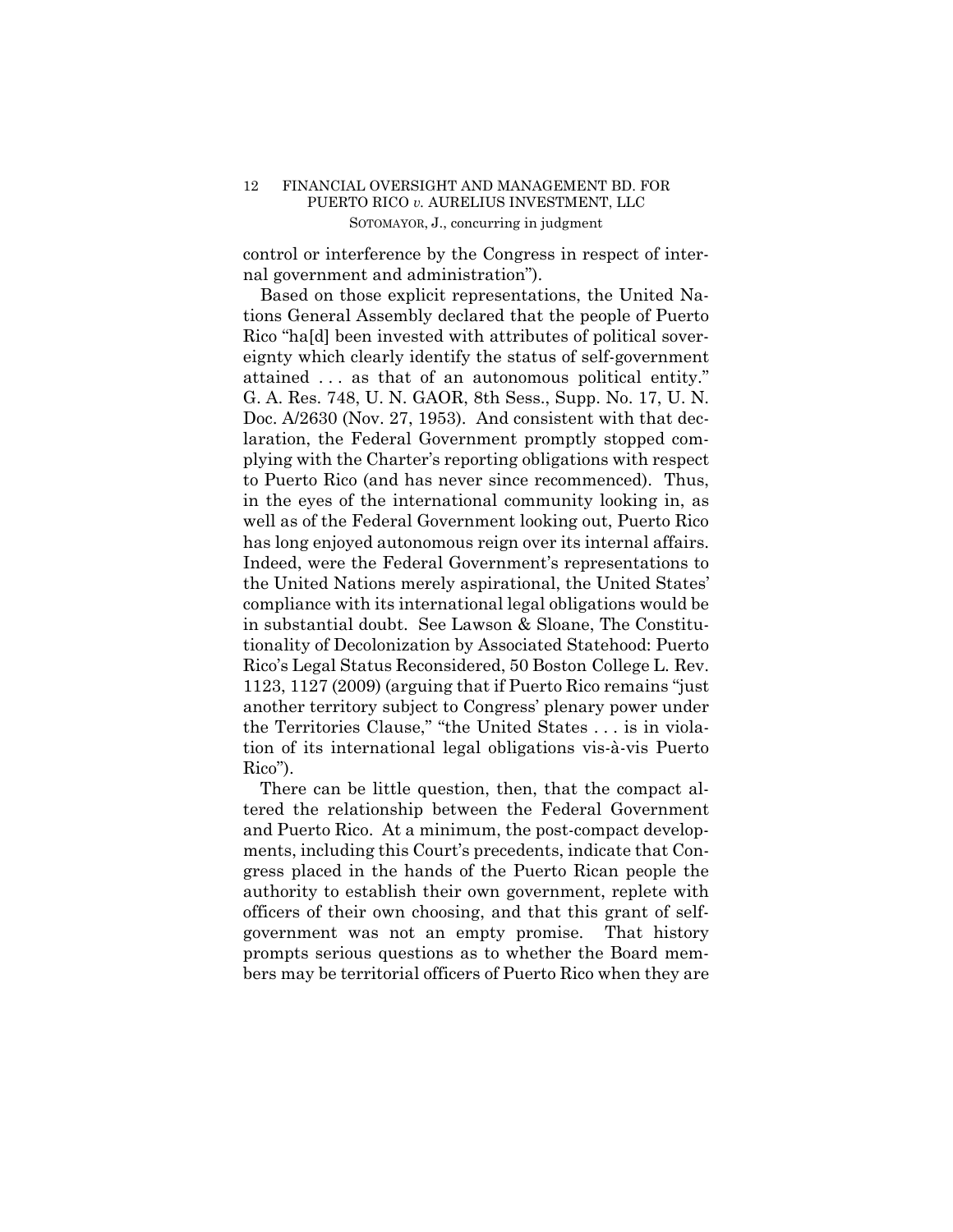not elected or approved, directly or indirectly, by the people of Puerto Rico.

#### B

Of course, it might be argued that Congress is nevertheless free to repeal its grant of self-rule, including the grant of authority to the island to select its own governmental officers. And perhaps, it might further be said, that is exactly what Congress has done in PROMESA by declaring the Board "an entity within the territorial government" of Puerto Rico.  $$101(c)(1)$ , 130 Stat. 553. But that is not so certain.

 clearly expressed congressional intention"'" to repeal, clearly intended as a substitute."'" *Carcieri* v. *Salazar*, 555 This Court has "'repeatedly stated . . . that absent "a "'[a]n implied repeal will only be found where provisions in two statutes are in "irreconcilable conflict," or where the latter Act covers the whole subject of the earlier one and "is U. S. 379, 395 (2009) (quoting *Branch* v. *Smith*, 538 U. S. 254, 273 (2003) (plurality opinion)). Not so, it seems, with PROMESA on the one hand, and Congress' 1950 and 1952 legislations on the other. As written, PROMESA is a temporary bankruptcy measure intended to assist in restoring Puerto Rico to fiscal security. It is not an organic statute clearly or expressly purporting to renege on Congress' prior "gran[t to] Puerto Rico [of] a measure of autonomy comparable to that possessed by the States," *Flores de Otero*, 426 U. S., at 597, nor on the concomitant grant of authority to select officers of its own choosing. It would seem curious to interpret PROMESA as having done so indirectly, simply through its characterization of the Board "as an entity within the territorial government."  $$101(c)(1)$ , 130 Stat. 553.

Further, there is a legitimate question whether Congress could validly repeal any element of its earlier compact with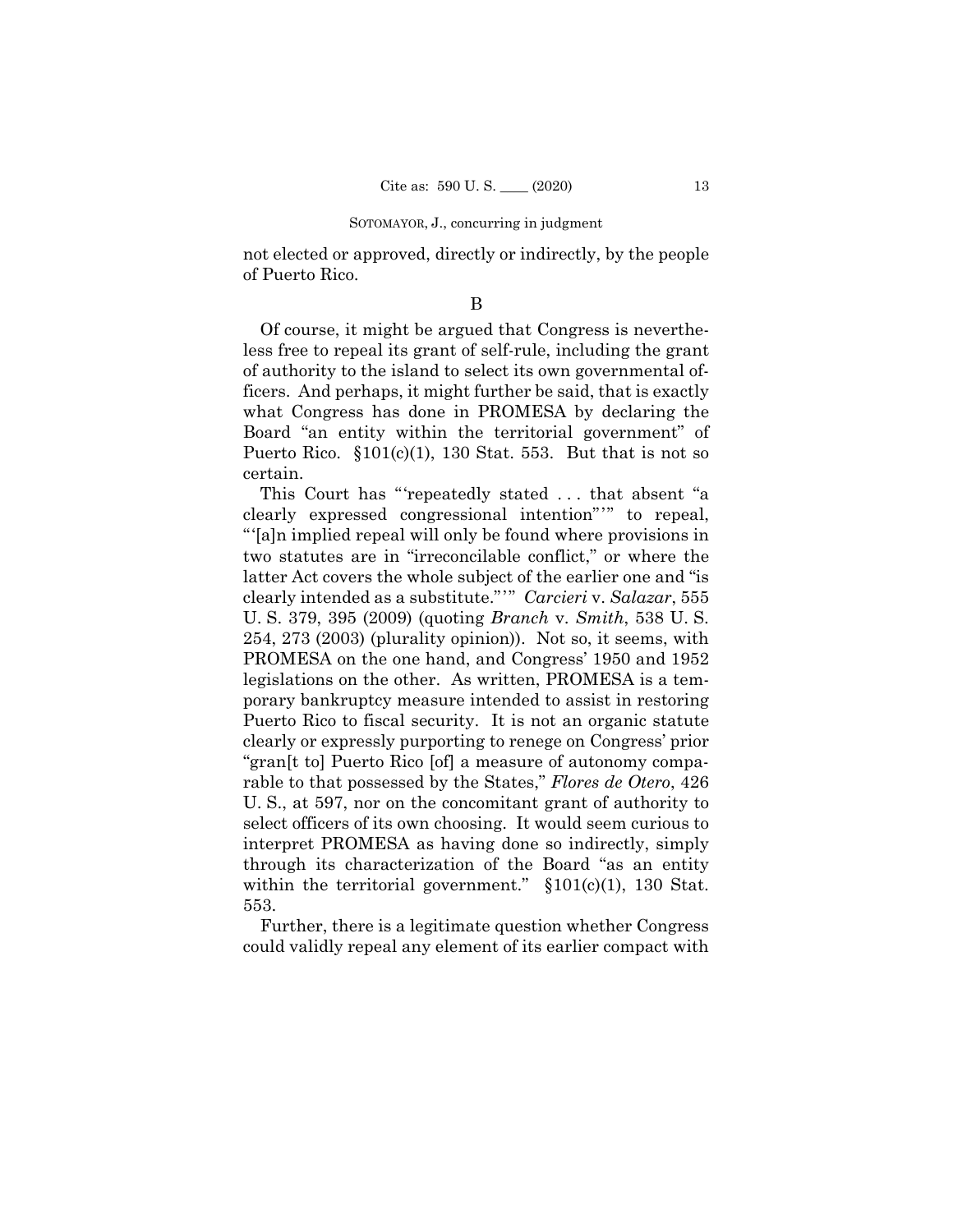Puerto Rico on its own initiative, even if it had been abundantly explicit in its intention to do so. The truism that "one Congress cannot bind a later Congress," *Dorsey* v. *United States*, 567 U. S. 260, 274 (2012), appears to have its limits: As scholars have noted, certain congressional actions are not subject to recantation. See, *e.g.*, Magruder, The Commonwealth Status of Puerto Rico, 15 U. Pitt. L. Rev. 1, 14 (1953) (listing as examples the congressional grant of independence to the Philippine Islands and congressional grant of private title to public lands under homestead laws); Issacharoff, 94 Ind. L. J., at 14 ("Once a Congress has disposed of a territory, of necessity it binds future Congresses to the consequences of that decision"); T. Aleinikoff, Semblances of Sovereignty: The Constitution, the State, and American Citizenship 90 (2002) ("The granting of neither statehood nor independence may be revoked, nor may land grants or other 'vested interests' be called back by a subsequent Congress").

Plausible reasons may exist to treat Public Law 600 and the Federal Government's recognition of Puerto Rico's sovereignty as similarly irrevocable, at least in the absence of mutual consent. Congress made clear in Public Law 600 that the agreement between the Federal Government and Puerto Rico was "in the nature of a compact." 64 Stat. 319.<br>That "solemn undertaking, based upon mutual consent, ... of such profound character between the Federal Government and a community of U. S. citizens," has struck many as "incompatible with the concept of unilateral revocation." *E.g.*, Report of the United States-Puerto Rico Commission on the Status of Puerto Rico 12–13 (1966); see also A. Leibowitz, Defining Status: A Comprehensive Analysis of United States Territorial Relations 172–173 (1989) (describing how "many in the Congress" understood Public Law 600 to constitute "an irrevocable grant of authority in local affairs with an understanding of mutual consent being required before Congress would resolve the ultimate status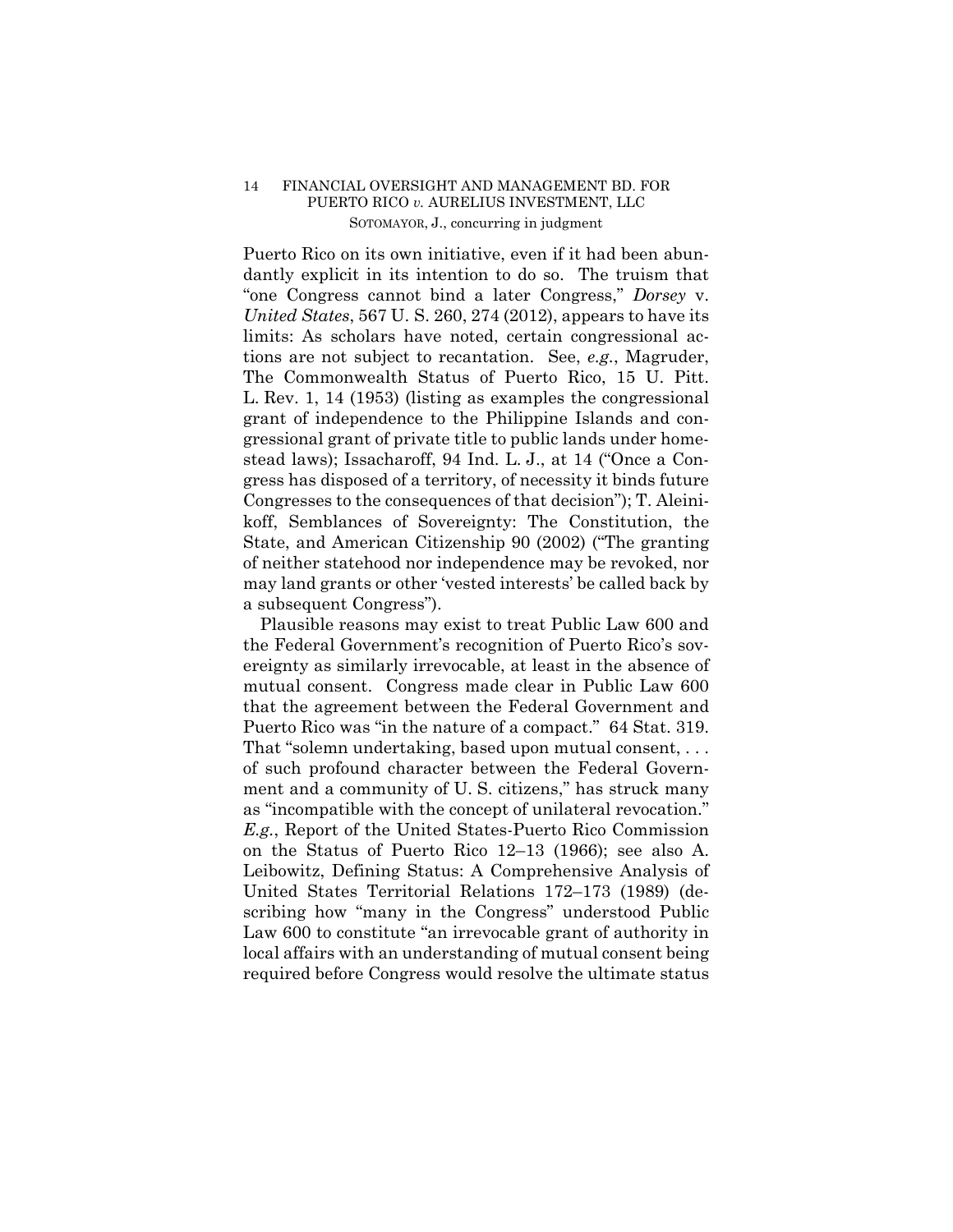question or change the status of the Commonwealth"). Indeed, shortly after Congress approved the Puerto Rico Constitution, federal officials expressly represented to the United Nations that the compact was of a "bilateral nature," such that its "terms [could] be changed only by common consent." F. Bolton, U. S. Rep. to the Gen. Assembly, Statement to U. N. Committee IV (Trusteeship) (Nov. 3, 1953), reprinted in 29 Dept. State Bull. 802, 804 (1953); see also Press Release No. 1741, U. S. Mission to the United Nations, Statement by M. Sears, U. S. Rep. in the Comm. on Information From Non-Self Governing Territories 2 (Aug. 28, 1953) ("[A] compact  $\dots$  is far stronger than a treaty" because it "cannot be denounced by either party unless it has the permission of the other").3

All of this presses up against broader questions about Congress' power under the Territories Clause of Article IV,

<sup>&</sup>lt;sup>3</sup>In opting to proceed with Puerto Rico's Commonwealth endeavor by way of compact, Public Law 600 was not entirely without precedent. When Congress enacted the Northwest Ordinance prior to Ratification to govern the newly acquired Northwest Territory, it provided for a catalog of fundamental rights, styled as "articles of compact between the original States and the people and States in the said territory" that would "forever remain unalterable, unless by common consent." Act of Aug. 7, 1789, 1 Stat. 52, n. (*a*) (reproducing the Northwest Ordinance of 1787). That understanding of a compact between the Federal Government and the Territories was the only extant precedent for the compact language in Public Law 600, and proponents of Public Law 600 were vocal in their reliance on the Northwest Ordinance as a model. See Lawson & Sloane, The Constitutionality of Decolonization by Associated Statehood: Puerto Rico's Legal Status Reconsidered, 50 Boston College L. Rev. 1123, 1149, n. 142 (2009) (prior to Public Law 600, "[t]he term 'compact' . . . had seldom appeared in U. S. law," with the exception of the Northwest Ordinance and subsequent organic statutes modeled after the Northwest Ordinance); J. Trías Monge, Puerto Rico: The Trials of the Oldest Colony in the World 111 (1997) (discussing debate among the drafters of Public Law 600 about whether to adopt the precise compact language in the Northwest Ordinance).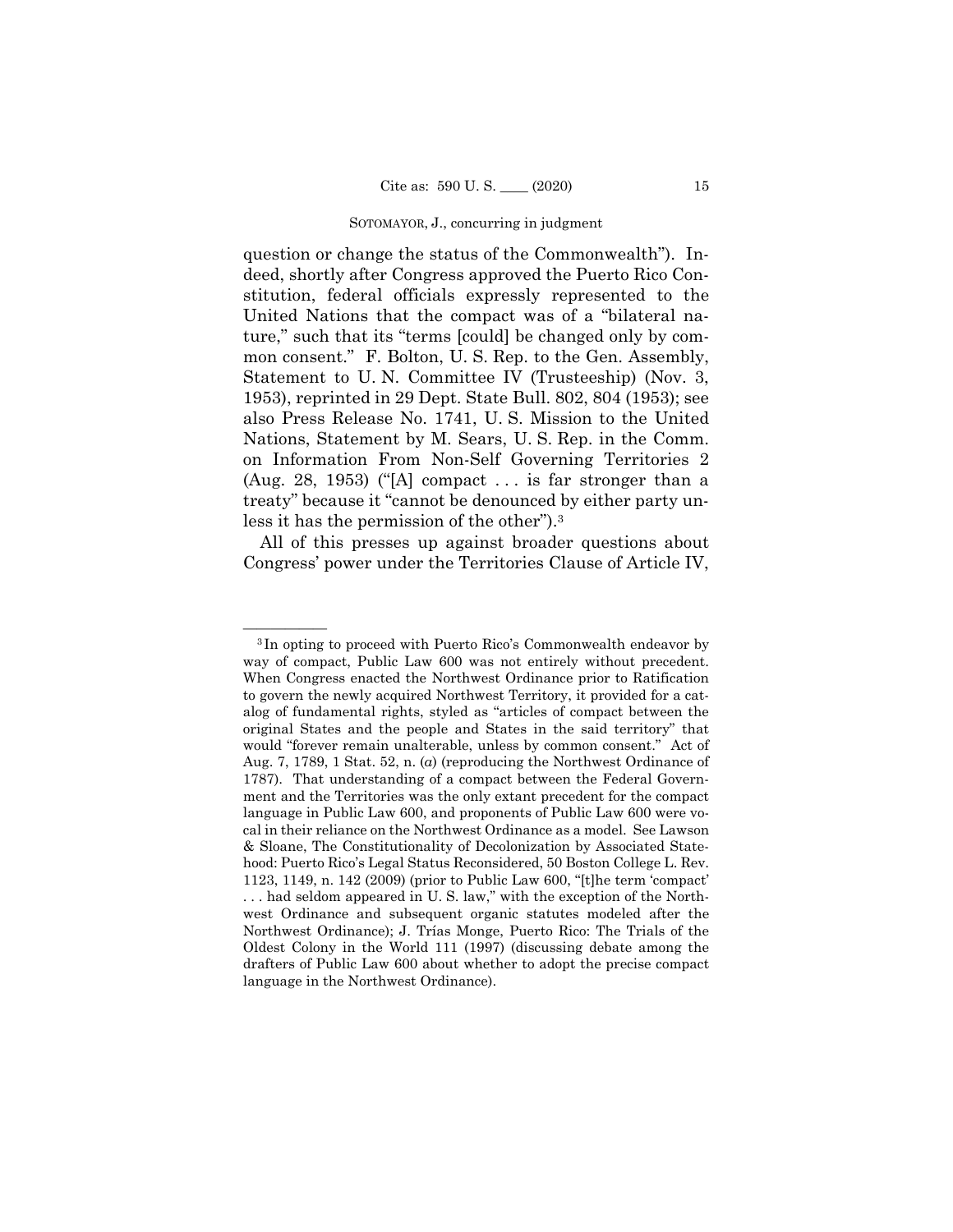U. S. Const., Art. IV, §3, cl. 2, the purported source of legislative authority for enacting PROMESA, see §101(b)(2), 130 Stat. 553; *ante*, at 5. May Congress ever simply cede its power under that Clause to legislate for the Territories, and did it do so nearly 60 years ago with respect to Puerto Rico? If so, is PROMESA itself invalid, at least insofar as it holds itself out as an exercise of Territories Clause authority? This Court has never squarely addressed such questions, except perhaps to acknowledge that Congress' authority under the Territories Clause may "continu[e] until granted away." *National Bank* v. *County of Yankton*, 101 U. S. 129, 133 (1880); cf. *Cincinnati Soap Co.* v. *United States*, 301 U. S. 308, 319 (1937) (recognizing that a statute preparing the Philippine Islands for independence from the United States "brought about a profound change in the status of the islands and in their relations to the United States," such that "the power of the United States has been modified," even while "it has not been abolished").

After all, the Territories Clause provides Congress not only the power to "make all needful Rules and Regulations respecting the Territor[ies]," but also the power to "dispose of" them, which necessarily encompasses the power to relinquish authority to legislate for them. U. S. Const., Art. IV, §3, cl. 2. And some have insisted that the power to cede authority exists no less in the absence of full "dispos[al]" through independence or Statehood. See Aleinikoff, Semblances of Sovereignty, at 77 ("It has been strongly argued that" with "the establishment of commonwealth status," "Congress lost general power to regulate the internal affairs of Puerto Rico").

Still, the parties here do not dispute Congress' ability to enact PROMESA under the Territories Clause in the first place; nor does it seem strictly necessary to call that matter into question to resolve the Appointments Clause concern presented here. Despite the "full measure of self-government" the island supposedly enjoys, U. N. Charter, Art. 73; see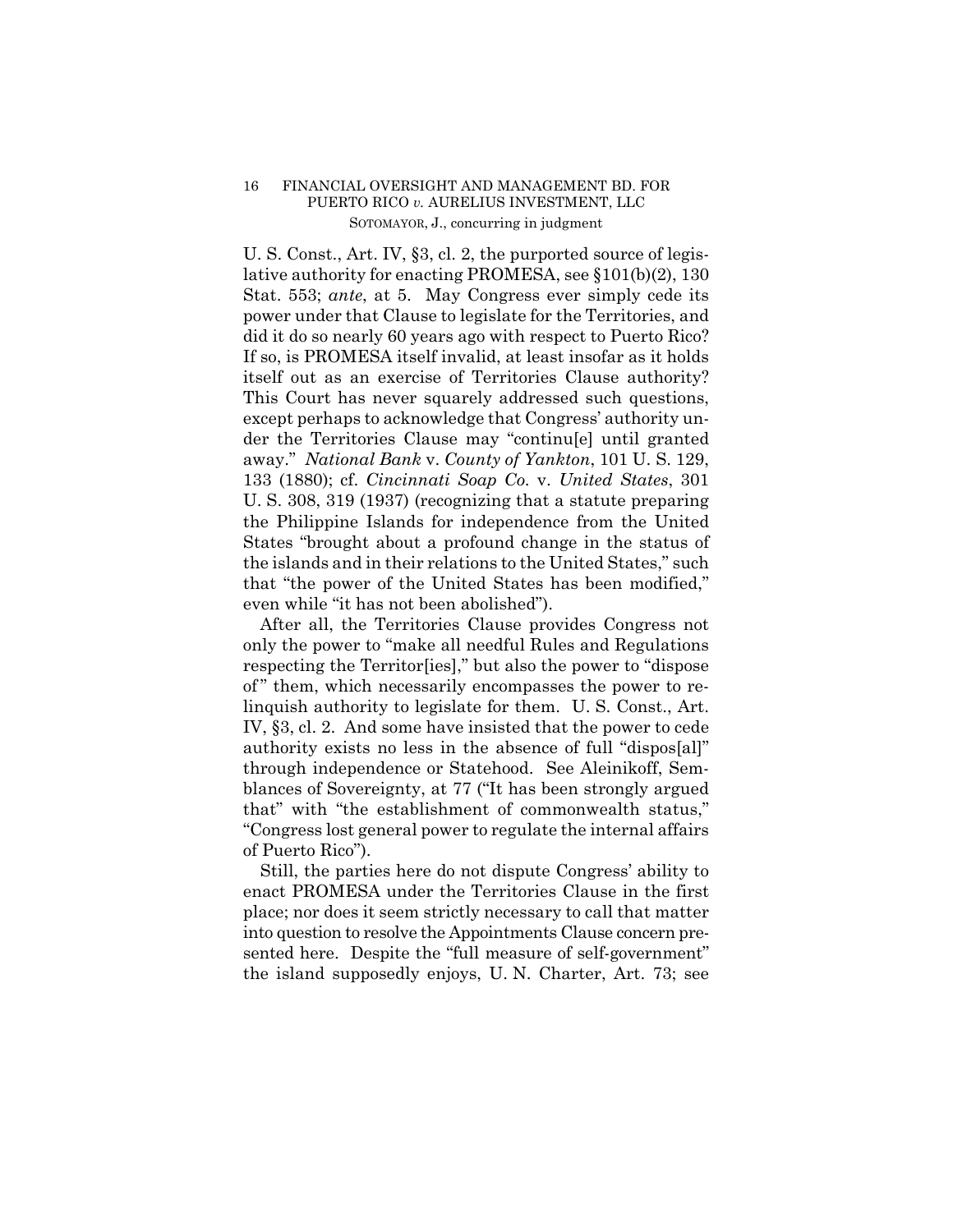also *supra*, at 4–5, 9–12, Puerto Rico can well remain a "Territory" subject to some measure of Congress' Territories Clause authority. But even assuming that the Territories Clause thus enables Congress to enact federal laws "respecting" Puerto Rico, U. S. Const., Art. IV, §3, cl. 2, still some things the Clause does not necessarily do: It does not necessarily allow Congress to repeal by mere implication its prior grant of authority to the people of Puerto Rico to choose their own governmental officers. It does not necessarily give Congress license to revoke unilaterally an instrument that may be altered only with mutual consent. And it does not necessarily permit Congress to declare by fiat that the law must treat its exercise of authority under the Territories Clause as territorial rather than federal, irrespective of the compact it entered with the people of Puerto Rico leaving complete territorial authority to them. Cf. Hernández Colón, The Evolution of Democratic Governance Under the Territorial Clause of the U. S. Constitution, 50 Suffolk U. L. Rev. 587, 605 (2017) (after 1952, "Congress partially relinquished its territorial powers over Puerto Rico's *internal* affairs, as recognized in *Sanchez Valle*," even while "Congress continues to retain territorial powers in *federal* affairs" (emphasis added)).

# III

Nor is it significant that Congress has historically provided for the appointment of officers who perform duties related to the Territories through methods other than those prescribed by the Appointments Clause. Those methods may be permissible up to a point in a Territory's development. But that historical practice does not, in my view, resolve the far more complex question whether Congress can continue to act in that manner indefinitely or long after granting Territories complete self-government.

Essentially none (if any) of the allegedly nonconforming